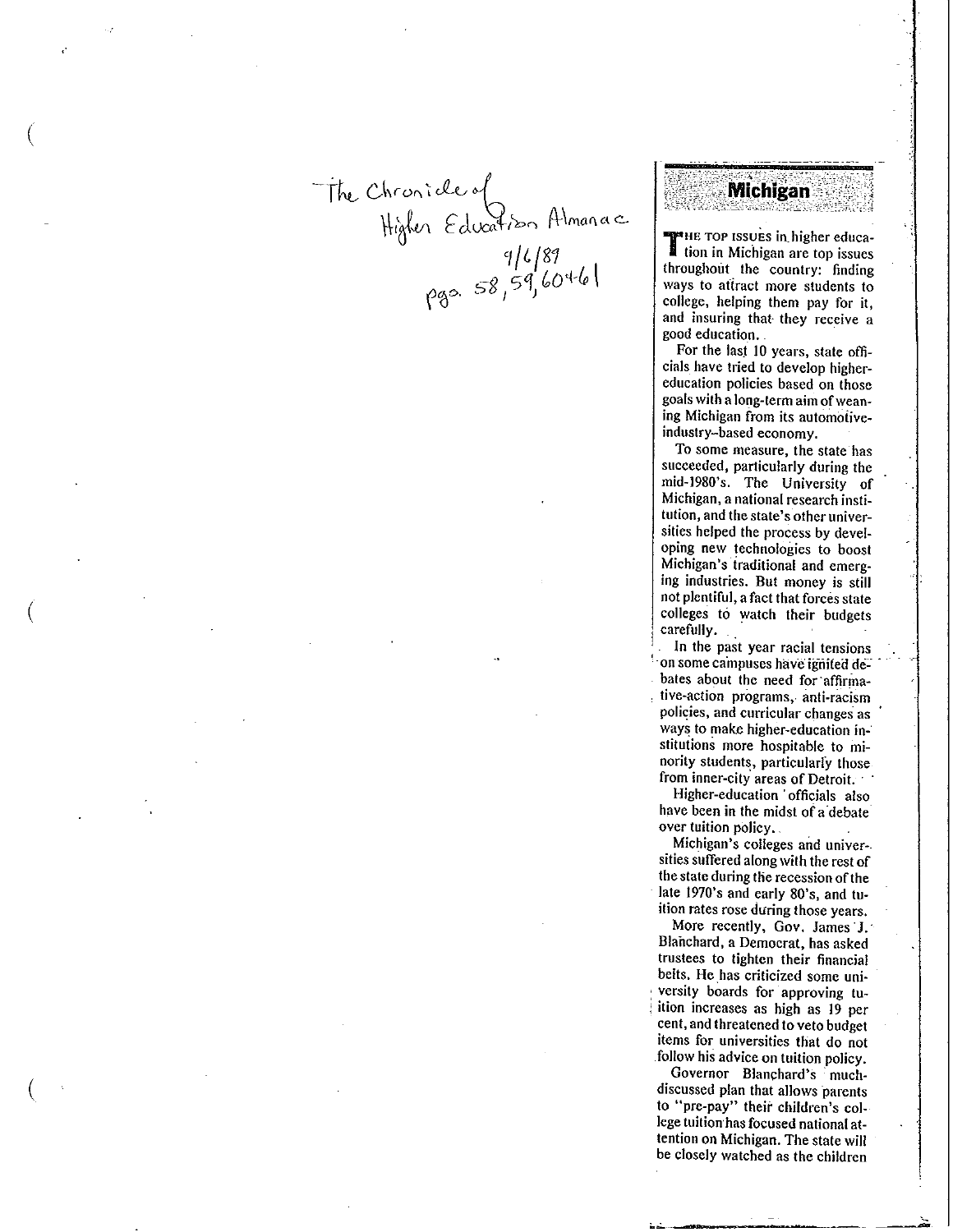#### September 6, 1989

whose parents have already paid | Ga. their tuition approach college age.<br>The Governor's tuition plan was<br>hotly debated in the Michigan Leg-

islature, as are most measures that<br>affect the state's colleges and universities. Indeed it is difficult to<br>shape education policy in Michigan because the state has no statewide

because the state has no state was<br>governing board.<br>The institutional governing<br>baards are highly autonomous-<br>particularly the three whose members are selected in statewide partisan elections: the University of<br>Michigan, Michigan State Univerencingal, memper state University.<br>
Ten other boards for four-year universities are appointed by the Governor, and local boards run the<br>community colleges.

## **DEMOGRAPHICS**

Population: 9,266,000 (Rank: 8)

#### **Ann dictribution**

| .                   |  |
|---------------------|--|
| Up to 17  26.59     |  |
|                     |  |
|                     |  |
| 35 and older  44.49 |  |
|                     |  |

### Racial and ethnic distribution:

| American Indian  0.5%            |  |
|----------------------------------|--|
| Asian  0.79                      |  |
| Black  12.9%                     |  |
| White  85.2%                     |  |
| Other and unknown  0.7%          |  |
| Historic (may be any race)  1.83 |  |

Educational attainment of adults:<br>At least 4 years of high school 68.0%<br>At least 1 to 3 years of college 30.0%<br>At least 4 years of college .... 14.3%

Per-capita personal income: \$16,552

New high-school graduates in: 1959-90 (estimate)<br>1959-90 (estimate)<br>1999-2000 (estimate)<br>196,849

High-school dropout rate: 37.6%

# POLITICAL LEADERSHIP

Governor: James J. Blanchard (D), term ends 1991

Governor's higher-education adviser:<br>Thomas Baldini, State Capitol Building, Lansing 48913; (517) 373-3423

U.S. Senators: Carl Levin (D), term<br>ends 1991; Donald W. Riegle, Jr. (D),<br>term ends 1995

#### U.S. Representatives:

U.S. Representatives:<br>
11 Democrats, 7 Republicans<br>
Wm. S. Broomfield (R), David E. Bon-<br>
Sor (D), Bod Carr (D), John Conyers, Jr.<br>
(D), Goo. W. Crockett, Jr. (D), Robert<br>
W. Davis (R), John D. Dingell (D), William<br>
D. Fo

Legislature: Senate, 18 Democrats, 20 Republicans; House, 61 Democrats, 49<br>Republicans

#### **COLLEGES AND UNIVERSITIES**

#### Higher education:

Public 4-year institutions ........ 15 Public 2-year insultations ........ 31 Private 4-year institutions ....... 49 Private 2-year institutions ........ 8 Total .......................... 103 Vocational Institutions: 356

Statewide coordinating board: State Department of Education<br>P.O. Box 30003<br>Lansing 48309<br>(517) 335-4933 THE CHRONICLE OF HIGHER EDUCATION ALMANAC  $\star$  59

And the contract of the con-

| Gary D. Hawks, associate<br>superintendent for<br>postsecondary education -                                                                                                                              | Proportion with tenure:<br>At public institutions  75.2%<br>At private institutions  60.3%                                                                                                                                | Graduate  54.823<br>Professional  9,602<br>Total 535,486                                                                                                   | Proportion of all minority students<br>who enroll at:<br>Public institutions  8, 7%                                                                                                                                        |
|----------------------------------------------------------------------------------------------------------------------------------------------------------------------------------------------------------|---------------------------------------------------------------------------------------------------------------------------------------------------------------------------------------------------------------------------|------------------------------------------------------------------------------------------------------------------------------------------------------------|----------------------------------------------------------------------------------------------------------------------------------------------------------------------------------------------------------------------------|
| Private college association:<br>Association of Independent Colleges<br>and Universities of Michigan<br>650 Michigan National Tower<br>Lansing 48933<br>(517) 372-9160<br>Edward O. Blews, Ir., president | Proportion who are women:<br>At public institutions  24.7%<br>At private institutions  28.2%<br>Arerage pay of full-time professors:<br>At public 4-year institutions 439,294<br>At public 2-year institutions : \$36,689 | Enrollment highlights:<br>54.2%<br>Women<br>Full-time  50.5%<br>Minority  12.6%<br>Foreign  2.3%<br>10-year change in total                                | Private institutions  18.1%<br>4-year institutions  54.7%<br>2-year institutions  45.3%<br>Proportion of students at largest<br>public institutions who are<br>minority-group members;<br>Michigan State University  8.656 |
| institutions censured by the AAUP:<br>Hillsdale College, Olivet College,<br>University of Detroit                                                                                                        | At private 4-year institutions \$28,655<br>At private 2-year institutions<br>\$23,914                                                                                                                                     | enrollment , Up 11.2%<br>Degrees awarded:<br>Associate  21.834                                                                                             | University of Michigan                                                                                                                                                                                                     |
| Institutions under HCAA sanctions:<br>Nobe                                                                                                                                                               | STUDENTS **<br>Ervollment:<br>At public 4-year institutions 1244,288                                                                                                                                                      | Bachelor's  38,181<br>Master's  11.534<br>Dectorate  1,321<br>Professional , 2,504                                                                         | Proportion of students at largest in the<br>private institutions who are<br>minority-group members:<br>University of Detroit  19.3%<br>Lawrence Institute                                                                  |
| <b>FACULTY MEMBERS</b>                                                                                                                                                                                   | At public 2-year institutions . 215,025                                                                                                                                                                                   | Residence of new students: State resi-                                                                                                                     | of Technology  10.256                                                                                                                                                                                                      |
| Full-time faculty members:<br>At public institutions  11,522<br>At private institutions  2,229                                                                                                           | At private 4-year institutions . 72,557<br>At private 2-year institutions . 3,616<br>Undergraduate  471,061<br>First-time freshmen  94,593                                                                                | deats make up 93% of all new college<br>students enrolled in Michigan; 92% of<br>all Michigan residents who attend col-<br>lege do so in their home state. | Test scores: Students averaged 18.8 on<br>the A.C.T., which was taken by 63% of<br>Michigan's high-school seniors.<br>Continued on Following Page                                                                          |

فسننتج للمشاهد والمستكر وأنقط والمستحيظ والمتحال والمتحدث والمرادية والمستروح والمتحدث والمستحدث والمرادي